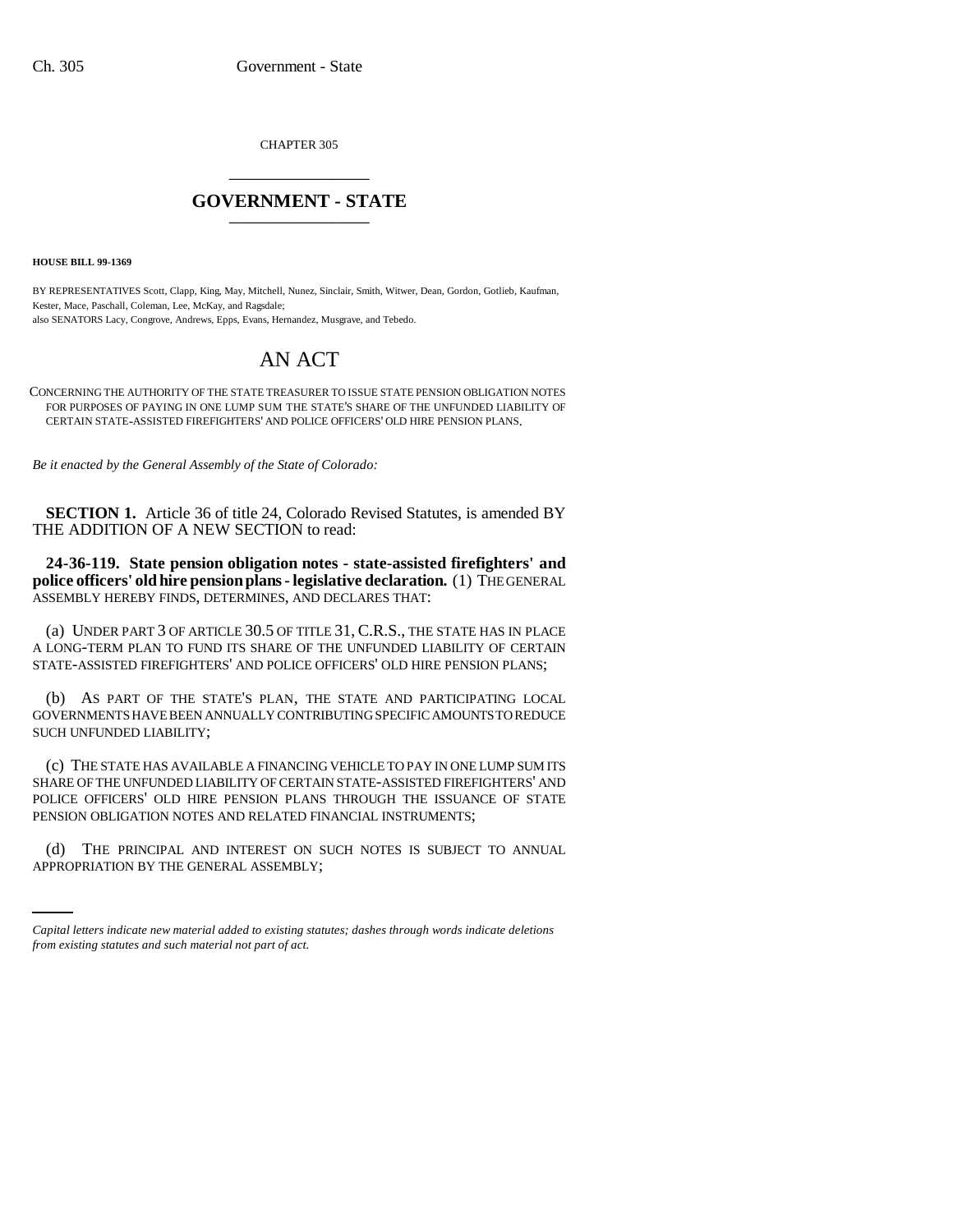(e) THE PURPOSE OF THIS SECTION IS TO AUTHORIZE STATE PENSION OBLIGATION NOTES AND TO FACILITATE THE USE OF THESE FINANCIAL INSTRUMENTS TO PAY IN FULL IN ONE LUMP SUM THE STATE'S PORTION OF THE UNFUNDED LIABILITY OF CERTAIN STATE-ASSISTED OLD HIRE PENSION PLANS, IF STATE PENSION OBLIGATION NOTES WOULD BE ADVANTAGEOUS TO THE STATE; AND

(f) THE INTENT OF THIS SECTION IS TO PROVIDE AN ALTERNATIVE METHOD FOR FUNDING THE PLAN SPECIFIED IN SECTION 31-30.5-307, C.R.S. THE PROVISIONS OF THIS SECTION SHOULD NOT BE CONSTRUED TO REPLACE OR OTHERWISE REPEAL SECTION 31-30.5-307, C.R.S.

(2) (a) THE STATE TREASURER MAY ISSUE STATE PENSION OBLIGATION NOTES TO BE REPAID FROM AMOUNTS ANNUALLY APPROPRIATED AND AVAILABLE UNDER STATE LAW FOR PURPOSES OF PAYING IN ONE LUMP SUM THE TOTAL AMOUNT NECESSARY TO ELIMINATE THE STATE'S SHARE OF UNFUNDED LIABILITY IN CERTAIN OLD HIRE PENSION PLANS RECEIVING STATE ASSISTANCE PURSUANT TO SECTION 31-30.5-307,C.R.S. THE AMOUNT OF THE LUMP SUM PAYMENT SHALL BE THE PRESENT VALUE OF THE STATE'S SHARE OF THE UNFUNDED LIABILITY CALCULATED AT A RATE OF SEVEN AND ONE-HALF PERCENT AS OF NO LATER THAN THE FIRST DAY OF THE MONTH IN WHICH THE LUMP SUM PAYMENT IS MADE. FOR PURPOSES OF ACCOUNTING FOR THE PROCEEDS FROM THE SALE OF SUCH STATE PENSION OBLIGATION NOTES UNDER THIS SECTION, THE FIRE AND POLICE PENSION ASSOCIATION SHALL MAINTAIN A SEPARATE ACCOUNT FOR UNALLOCATED STATE FUNDS AND SHALL ANNUALLY REPORT TO THE STATE TREASURER ON THE STATUS OF SUCH PROCEEDS AND EARNINGS THEREON. THE BOARD OF DIRECTORS OF THE FIRE AND POLICE PENSION ASSOCIATION MAY INVEST MONEYS IN THE UNALLOCATED STATE FUNDS ACCOUNT WITH OTHER MONEYS IN THE FIRE AND POLICE MEMBERS' BENEFIT FUND, CREATED PURSUANT TO SECTION 31-31-301,C.R.S., AND PRORATE THE EARNINGS AND EXPENSES ASSOCIATED WITH SUCH ACTIVITIES. FROM THE UNALLOCATED STATE FUNDS ACCOUNT, THE BOARD OF DIRECTORS OF THE FIRE AND POLICE PENSION ASSOCIATION MAY ANNUALLY DISTRIBUTE UP TO TWENTY-FIVE MILLION THREE HUNDRED TWENTY-ONE THOUSAND SEVENTY-NINE DOLLARS TO ANY FUND OF AN OLD HIRE PENSION PLAN RECEIVING STATE ASSISTANCE UNDER SECTION 31-30.5-307,C.R.S. ANY MONEYS REMAINING IN THE UNALLOCATED STATE FUNDS ACCOUNT AFTER THE UNFUNDED LIABILITIES IN STATE-ASSISTED OLD HIRE PENSION PLANS ARE ELIMINATED SHALL BE TRANSMITTED TO THE STATE TREASURER, USED TO PAY REMAINING INTEREST ON AND PRINCIPAL OF SUCH NOTES, AND, ONCE SUCH INSTRUMENTS ARE SATISFIED, CREDITED TO THE GENERAL FUND.

(b) (I) THE STATE TREASURER SHALL CONTRACT FOR SERVICES RELATED TO ISSUING STATE PENSION OBLIGATION NOTES UNDER THIS SECTION.

(II) IN CONTRACTING FOR THE ISSUANCE OF STATE PENSION OBLIGATION NOTES UNDER THIS SECTION, THE STATE TREASURER SHALL TAKE THE APPROPRIATE ACTIONS TO ENSURE THAT THE DIRECT EXPENSES OR OTHER COSTS OF ALL GOVERNMENT ENTITIES INCURRED IN CONNECTION WITH CONTRACTING FOR SUCH MATTERS ARE PAID FROM THE PROCEEDS OF THE SALE OF SUCH NOTES. THE FINANCIAL OR OTHER INSTRUMENT AUTHORIZING THE ISSUANCE OF STATE PENSION OBLIGATION NOTES IN ACCORDANCE WITH THE PROVISIONS OF THIS SECTION SHALL PLEDGE FOR THE REPAYMENT OF SUCH NOTES, TO THE EXTENT NECESSARY UNDER SECTION 20 (4)(b) OF THE STATE CONSTITUTION, MONEYS IN THE SEPARATE ACCOUNT FOR UNALLOCATED